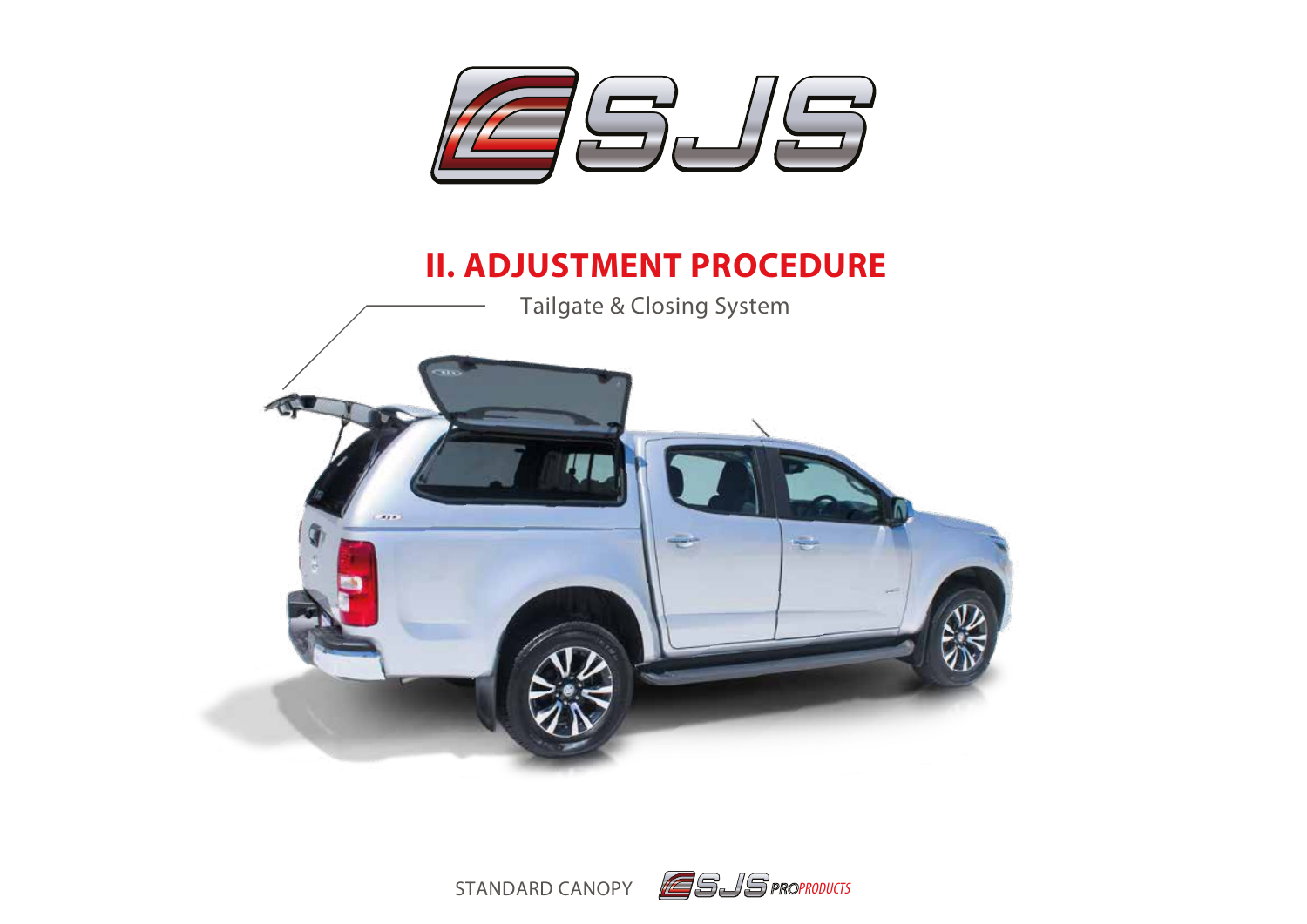

# PROPRODUCTS **II. 1 - ADJUSTMENTS** And **LE**SIS proproducts



### - TAILGATE & CLOSING SYSTEM -

All our products come with a standard setting suitable for most vehicles. These settings may be affected by the conditions of transport and storage of the product, Some checks and adjustments are necessary to adjust your Canopy

# 3 POINTS OF SETTINGS





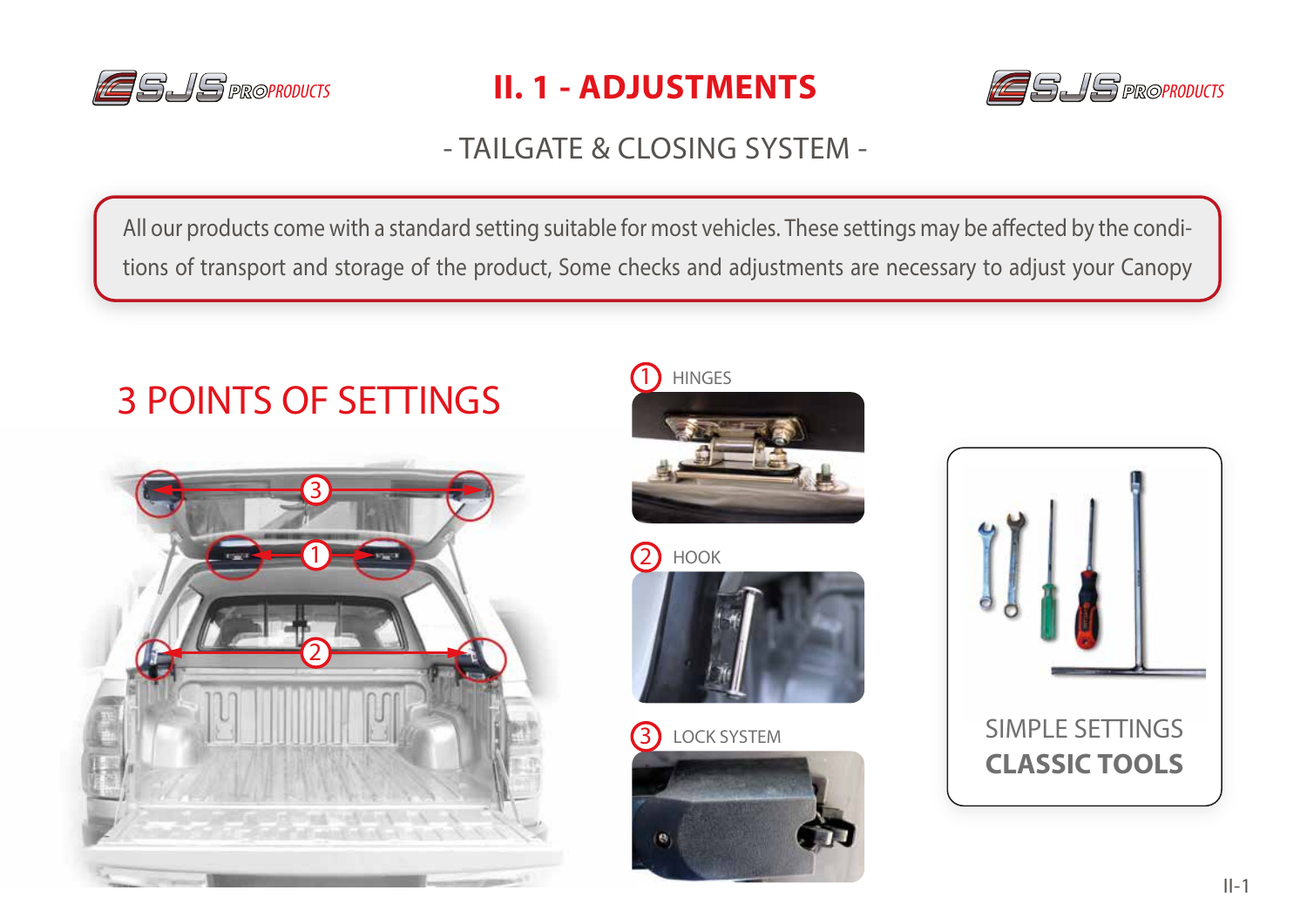





### - IS IT NECESSARY TO ADJUST? -

The standard setting fits most vehicles, it may not be necessary for your Canopy, **but checking and tightening screws and bolts is essential.**



The space between Hatchback and Canopy must be identical on each side



A space is needed at the top of the tailgate between the glass and the Hard Top



The tailgate and Hard-Top profile must be perfectly aligned

### CHECKING THE SETTINGS

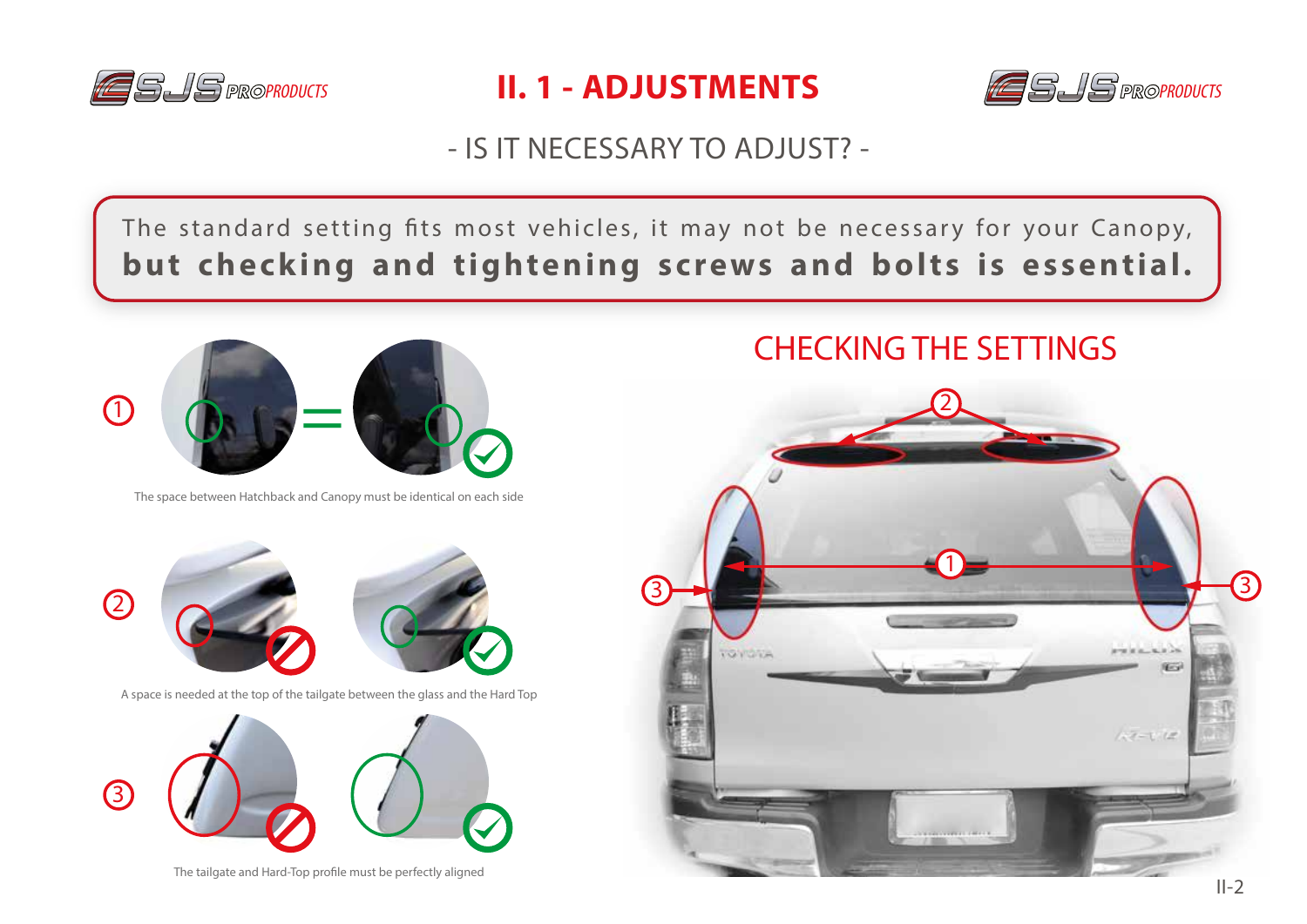





### - BEFORE MAKING ADJUSTMENTS -

It is necessary to disassemble the gas struts before making the adjustments and place them in the Canopy water chanel.

# DISASSEMBLY OF GAS STRUT



UNCLIP RING CYLINDER WITH A FLAT SCREWDRIVER PULL THE GAS STRUT





REMOVE THE GAS STRUT IN THE CANOPY'S WATER CHANEL

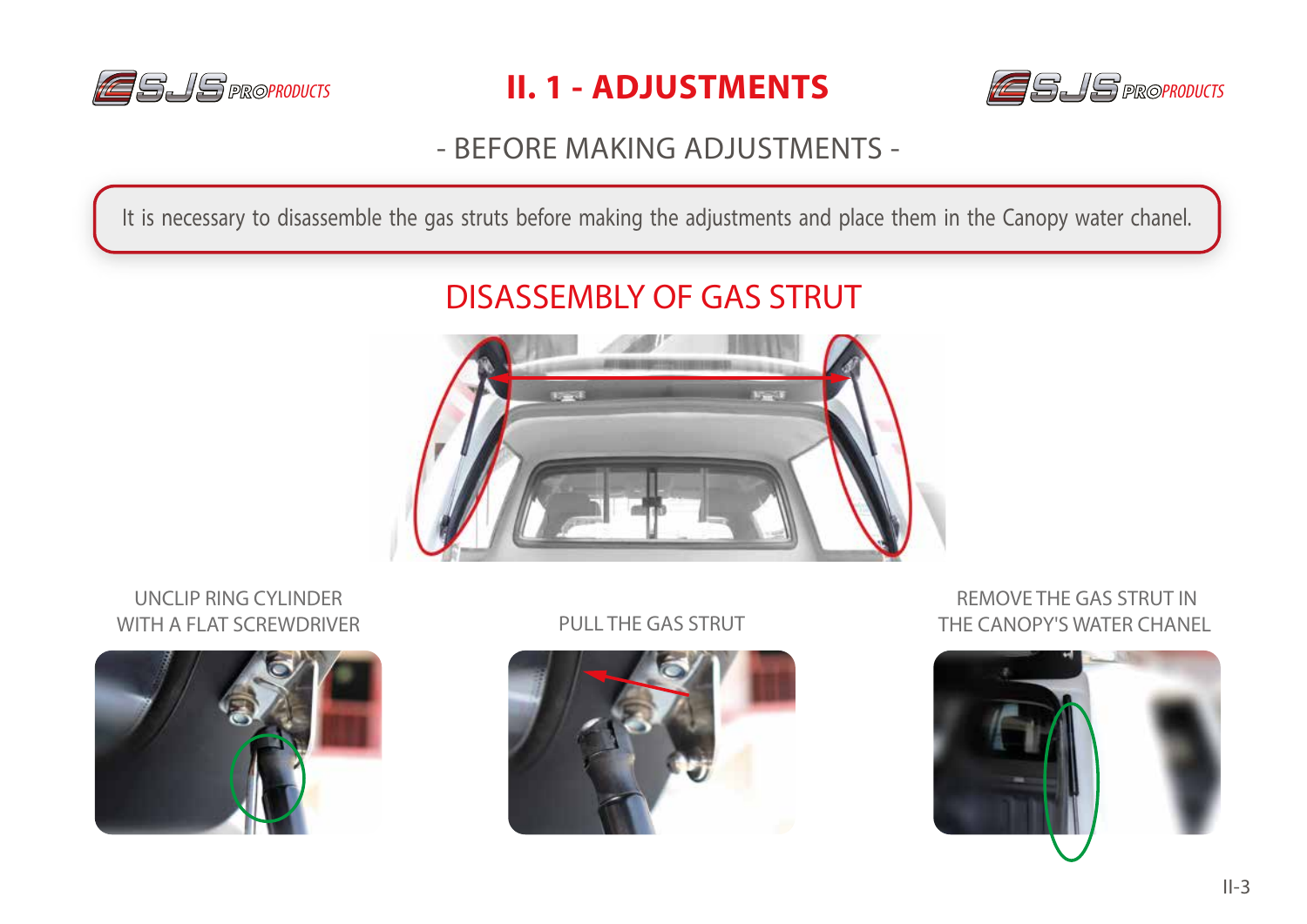





- 1 HINGE ADJUSTMENT -

The hinge settings allow you to adjust the horizontal placement as well as the height and depth of the liftgate

## HORIZONTAL & DEPTH ADJUSTMENT



#### LEFT/RIGHT ADJUSTMENT





#### ADDITIONAL ADJUSTMENT



You can also adjust the attachment hinges if the setting is not enough

#### DEPTH ADJUSTMENT





The space between Hatchback and Canopy must be identical on each side  $\blacksquare$  A space is needed at the top of the tailgate between the glass and the Canopy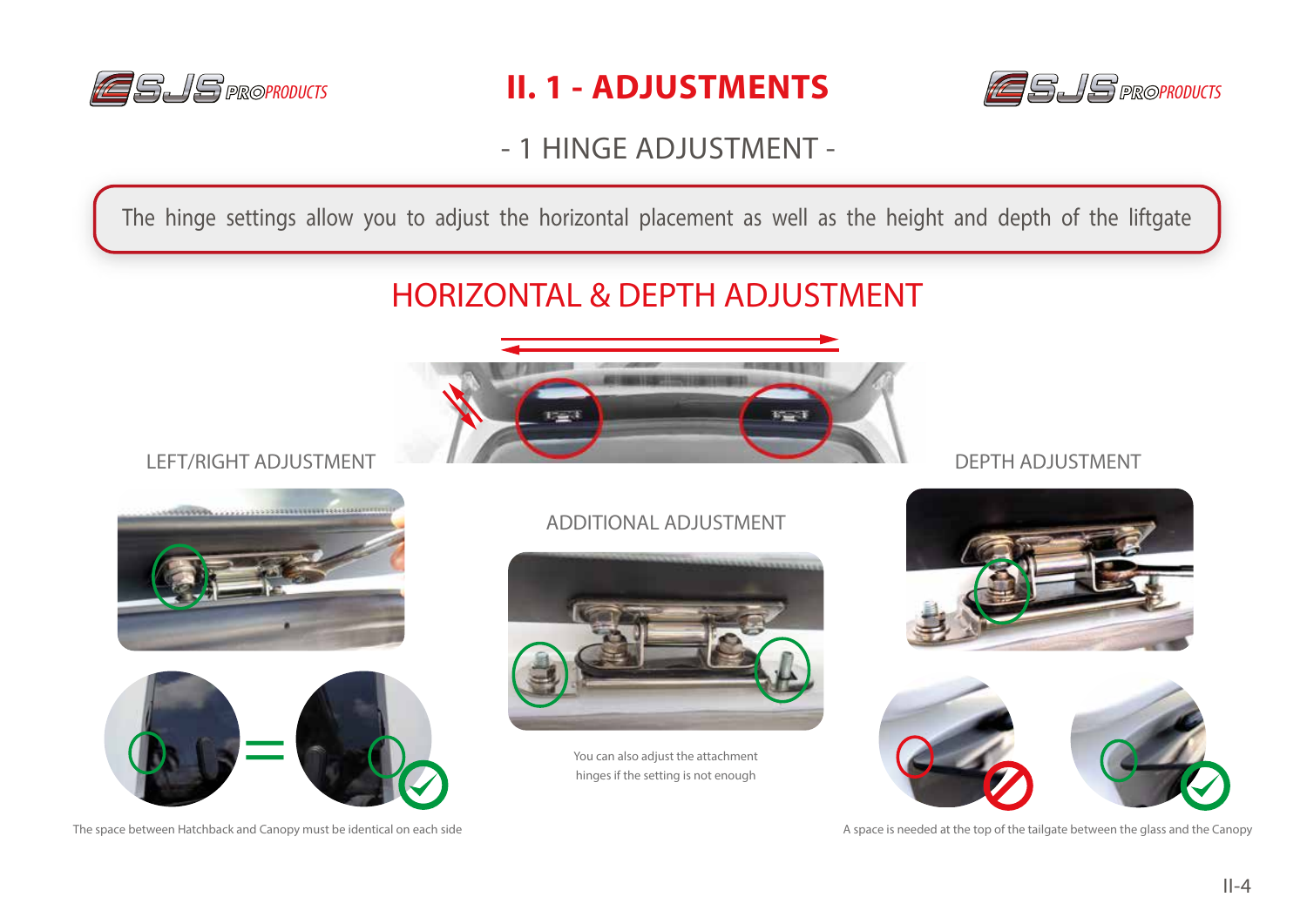





### - 2 STRIKE ADJUSTMENT -

The adjustment of the hook will allow you to align the window to the profile of the Canopy or to facilitate the locking of the closing system.

# FRONT / REAR ADJUSTMENT OF THE STRIKE



#### ADJUSTS ALIGNMENT AND CLOSING THE HATCH



The tailgate and Canopy profile must be perfectly aligned



TIP : Adjust from inside, hatch closed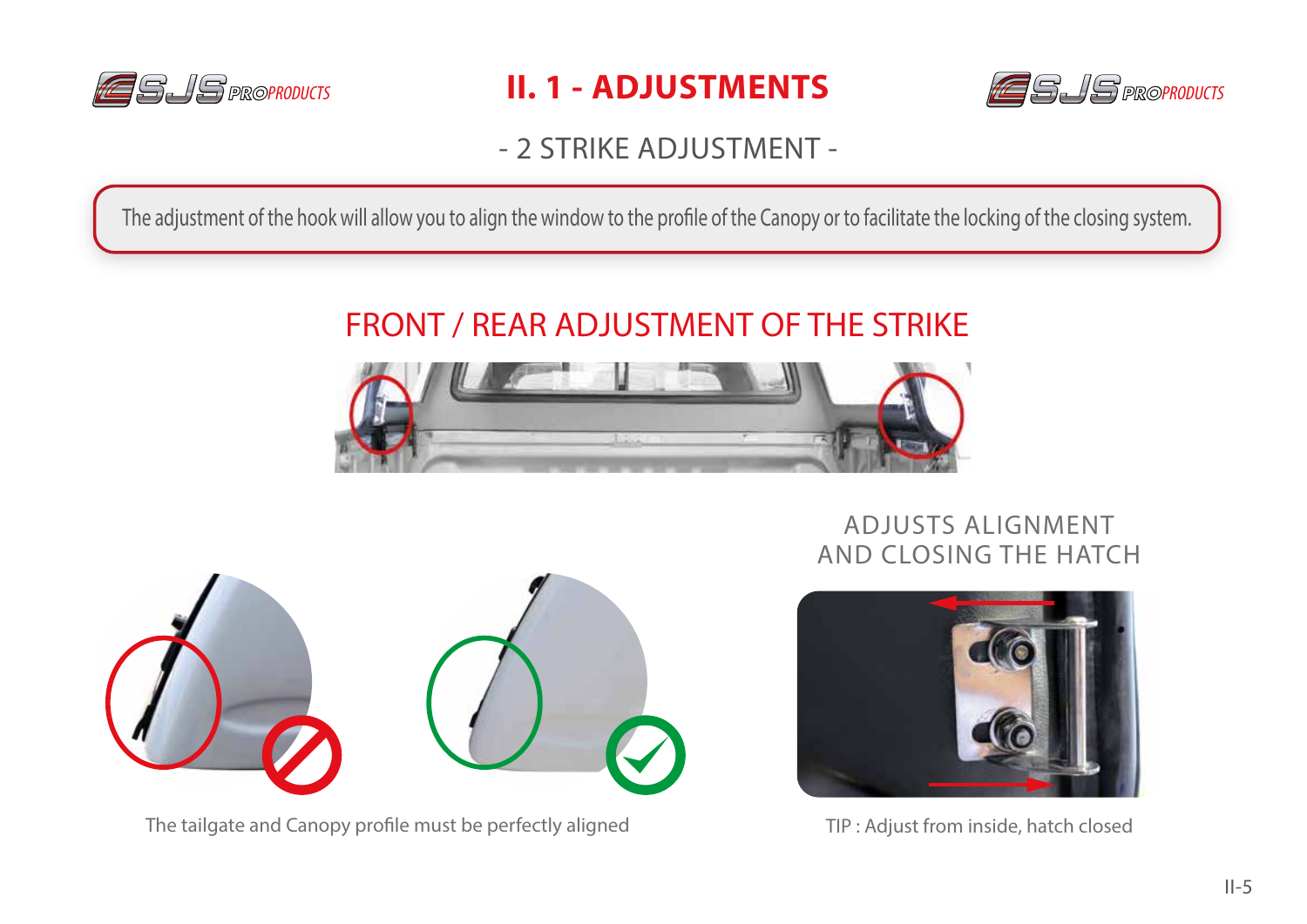

# **PRO**PRODUCTS **PRO**PRODUCTS **II. 1 - ADJUSTMENTS**



### - 3 LOCKING SYSTEM ADJUSTMENT -

The tailgate is locked on each side by a 3-position locking system, if the adjustments do not allow easy opening or closing of the tailgate, adjustment of the closing system may be necessary.

#### CLOSURE SYSTEM 3 POSITIONS







ADJUST THE SYSTEM CLOSURE OF THE HATCH



Remove the plastic cover



Adjust the latch position



TIP : Adjust from inside, hatch closed

#### LOCKING SYSTEM



#### ADDITIONAL ADJUSTMENT



Disassemble the central cover to access the linkage



With the adjustment system you can enlarge or reduce the rod by a crank movement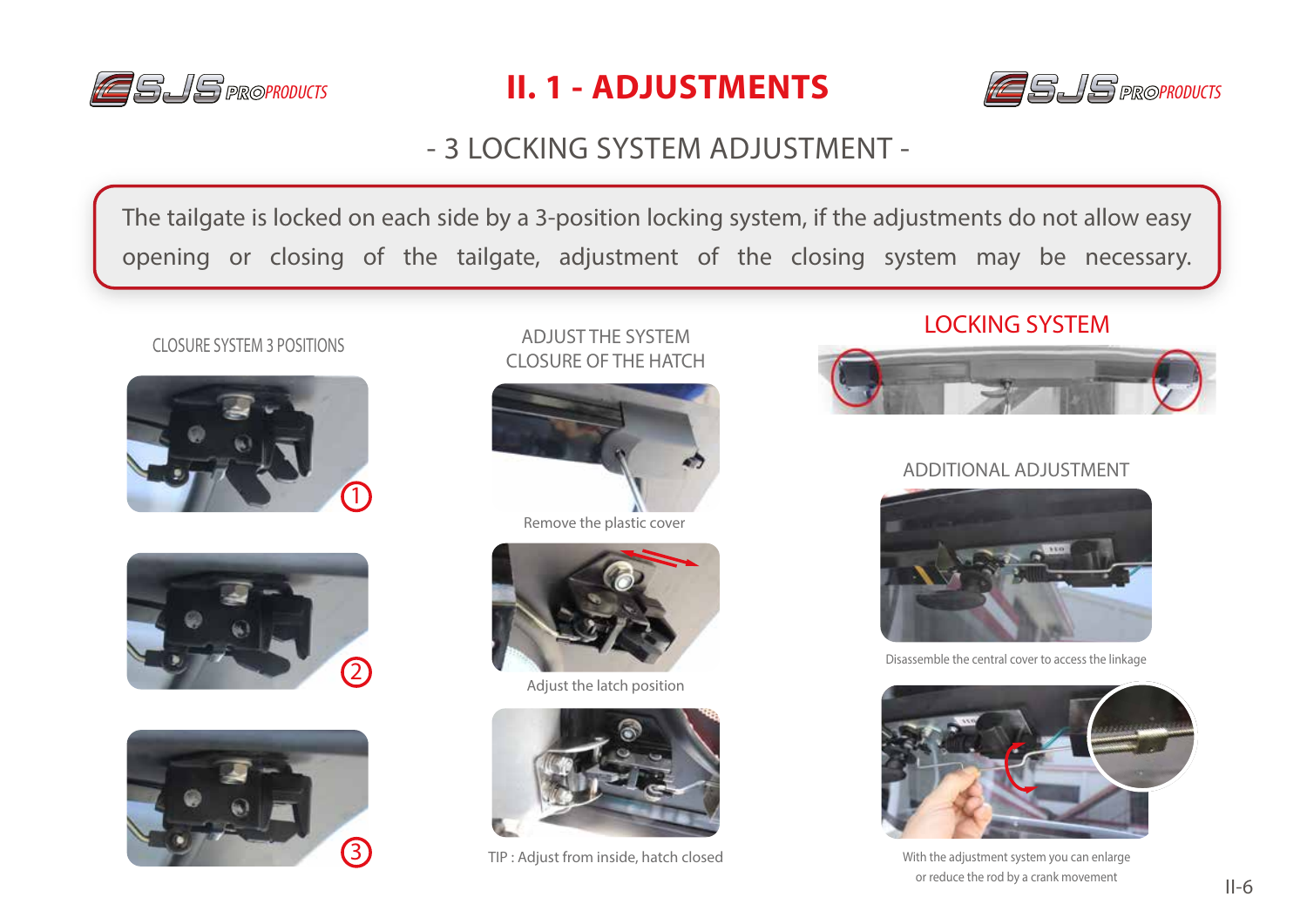





### - VERIFICATION & TIGHTENING -

After making and checking the settings, it is imperative to tighten ALL the nuts of your Canopy.